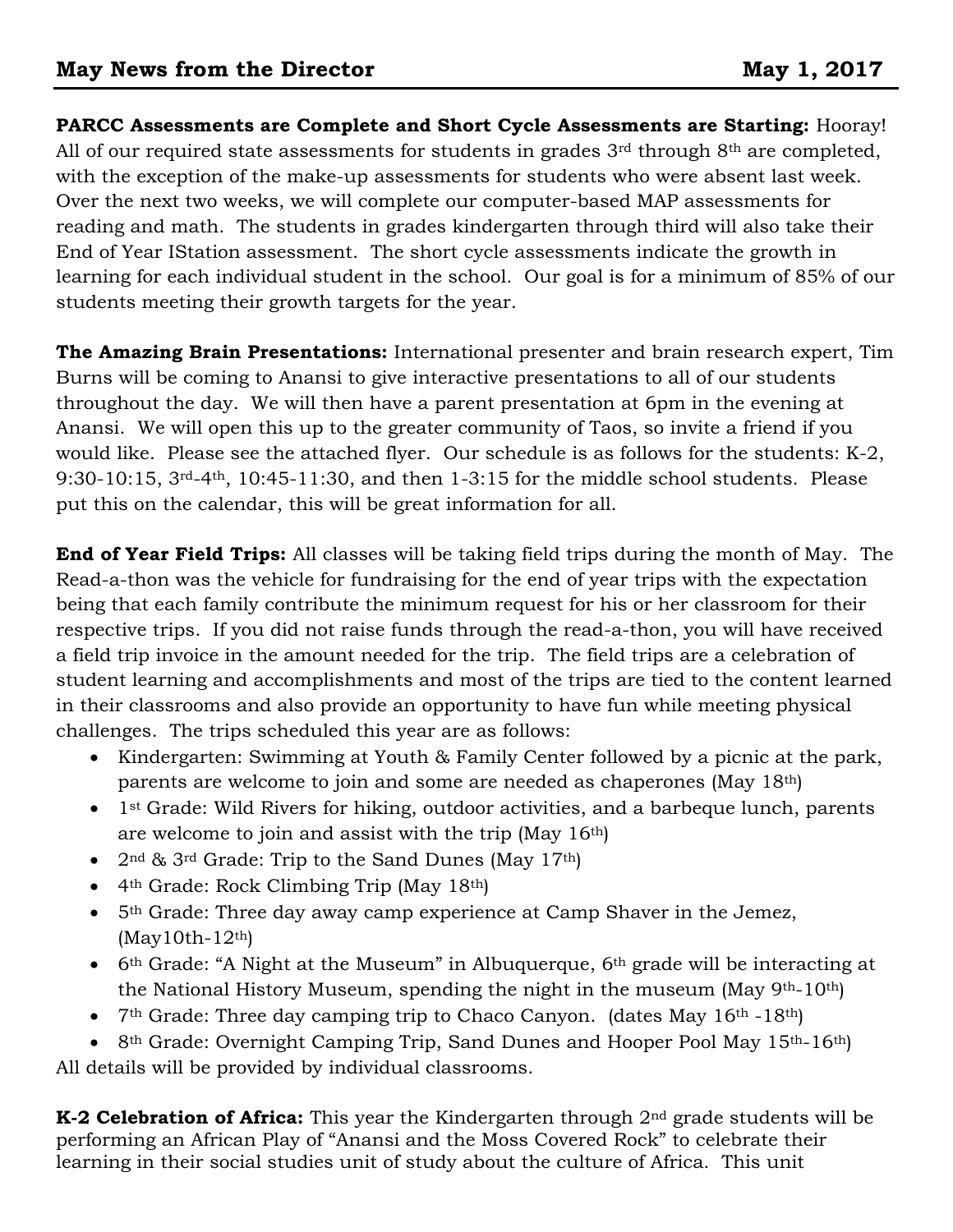integrates the arts, life sciences, geography, literature, and music. *The K-2nd grade Celebration of Africa will be held on May 3rd at 2:00pm starting with their play and then followed by a "Meet & Greet reception. They will be accepting donations so that the students can adopt an African Elephant. We are no longer able to produce and provide a school-wide performance due to the many demands on our time and schedules with state testing at the end of the school year.* All students have the opportunity to perform in the end of the year talent show scheduled for May 23rd in the afternoon.

**RoboRave:** Fourteen Anansi students will be traveling to Albuquerque to participate in the RoboRave competition on May 5<sup>th</sup> and 6<sup>th</sup>. The students have programmed their "bots" for a variety of competitions. We wish them the best of luck in this challenging, "problem solve on your feet competition!"

Algebra Placement Test for Entrance to Taos High School: Our 8<sup>th</sup> graders who have registered to attend Taos High School need to arrive at Anansi on Tuesday, May 2nd at 8am to catch the bus ride to the high school for their math placement exam. Please send your student with sharpened pencils, a morning snack, and a water bottle so that they are in good shape for the test. Ms. Dickey will provide the students with a calculator and scratch paper. Any students who are absent from school on the 2nd may participate in the makeup test scheduled for May 5th. The test will begin on both days at 8:30am. If your student misses both test opportunities, it is the parents' responsibility to contact the math department at Taos High School to sort out the math placement for their students.

**5th Grade Market Place Project:** In order to solidify their conceptual knowledge of decimal algorithms, the 5th grade students have created a market place project. They are planning items to make or bake and sell on Monday, May 8th from 2-3pm. The fifth grades are hoping that students will be able to bring a dollar or two to school to visit one of their stands to buy a treat for the end of the day. The funds raised will be donated to the school.

**Lunch Service ends May 23rd:** This year we will have lunch right up until the next to the last day of school. We will not serve lunch on Wednesday, May 24th, because we have our school-wide potluck brunch following our end of year celebration, honoring the students.

**Talent Show Tryouts & Event:** We will be conducting tryouts at school for the talent show please watch for the details to be coming your way soon! We encourage all students to consider sharing their talent be it through dance, song, comedy skits, magic tricks, rap, gymnastics, martial arts or any other hidden talent that we have not yet learned of…The rules of the show submittals will be outlined on the registration form. When you receive your registration form, please review it and assist your student in preparing to participate in the show. *The students will perform in the talent show on Tuesday, May 23rd at 1:30pm in the grassy yard in the middle of the school campus.* 

**Field Day, May 22nd:** We will be hosting our annual Field Day event on Monday, May 22nd starting at 9am with silly relays and games for our kindergarten through second grade students. The third through fifth grade students will have their field day from 10:30 until 12 noon. The sixth, seventh, and eighth grade students will then come together after lunch at 1pm for their field day. At varying times the classes will participate in a variety of games and activities on the playground. Parents are welcome to attend and help out with the games and activities.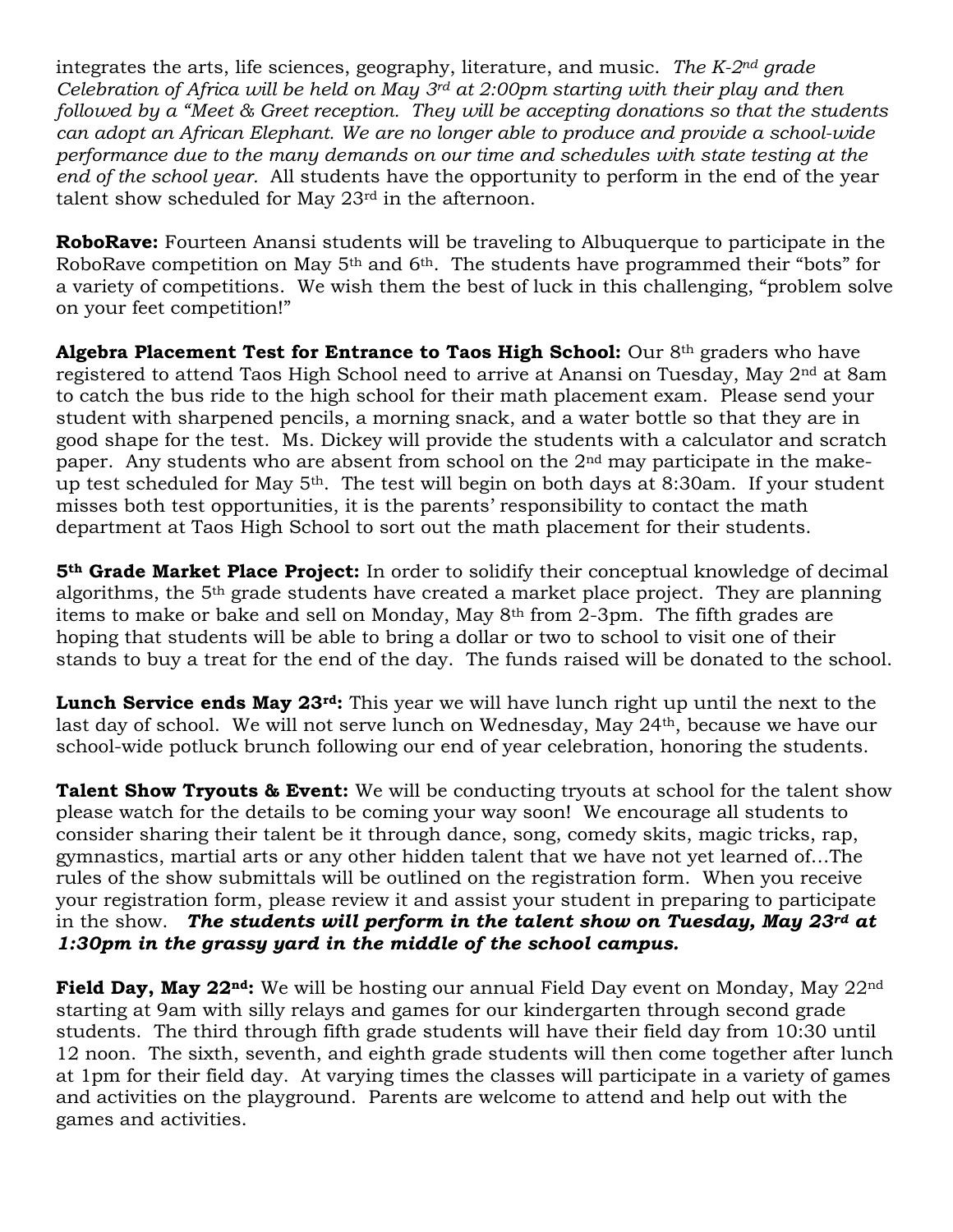**Eighth Grade Graduation, Tuesday, May 23rd at 6pm:** The first graduating 8th grade class will have their graduation ceremony at the Anansi Charter School in the multipurpose room and portal. The ceremony will begin at 6pm with a reception to follow. Be sure to walk the hall that day to see each student's personal poster presentation.

**Book Exchange Book Donations:** We will host our annual book exchange on May 23rd. In preparation of the book exchange. We ask each student to donate two books that he or she have read and are ready to share with someone else. There will be boxes in the front of the school entrance, on the library portal, and at the intermediate grade classrooms to collect books. This is a great way to pick up some new summer reads. Please drop of your books for the exchange by May 16th.

Last Day of School Celebration and Potluck: Our last day of school is scheduled for Wednesday, May 24<sup>th</sup> and will not be a traditional school day. The students may arrive at school at the regular time between 8 and 8:30; however, the day will really begin with individual class presentations at 9:15am in each individual classroom. At 10:15 the entire school of students will be presented to our parents. The community will then come together to enjoy a potluck brunch picnic. This year we will provide two areas to enjoy the food as our school is growing so that our potluck lines will not be too long. We will dismiss for summer at noon. There will be bus service in the morning; however, we will not offer bus service at the end of the day. The potluck is organized so that each class is responsible for bringing specific foods to be shared so that we are sure to have a balanced brunch, please select from the following choices:

- Kindergarten & First Grade Families: Side dish, salad, or fruit
- Second, Third, Fourth, & Fifth Grade Families: Sandwiches or quiche
- Sixth & Seventh Grade Families: Desserts
- Friends of Anansi will provide paper products and drinks

## **Dates to Remember in May:**

| May $1st-5th$ :                                                   | Teacher Appreciation Week, please remember to express your                          |
|-------------------------------------------------------------------|-------------------------------------------------------------------------------------|
| appreciation to the teachers who work so hard with your children! |                                                                                     |
| May $1st - 18th$ :                                                | Short Cycle Assessments, grades K-8                                                 |
| May $2^{\text{nd}}$ :                                             | Algebra Test at Taos High School for 8th graders, 8am at Anansi                     |
| May $5th$ :                                                       | Make Up Test Date for Taos High School Math Placement Assessment                    |
| May $5th-6th$ :                                                   | Roborave Competition                                                                |
| May $5th$ :                                                       | Dance Party Grades 3-5 at 1pm, dance your PARCC Blues Away!                         |
| May $8th$ :                                                       | 5 <sup>th</sup> Gr. Market Place Project Bake Sale, 2-3 pm, bring \$1-2 to purchase |
| May $8-16$ <sup>th</sup> :                                        | Bring in two books to contribute to the Anansi Book Exchange                        |
| May $9-10$ <sup>th</sup> :                                        | 6th Grade Field Trip to Albuquerque                                                 |
| May 10-12 <sup>th</sup> :                                         | 5 <sup>th</sup> Grade Camp Shaver Field Trip                                        |
| May $11th$ :                                                      | Amazing Brain Presentations by Tim Burns, students throughout the day               |
|                                                                   | and Parent Presentation at 6pm                                                      |
| May $12th$ :                                                      | Middle School Dance Party, more details to come!                                    |
| May $15 - 16$ <sup>th</sup> :                                     | 8 <sup>th</sup> Grade Field Trip to Sand Dunes & Hooper Hot Springs                 |
| May $16th$ :                                                      | 1 <sup>st</sup> Grade Field Trip to Wild Rivers                                     |
| May $16th$ :                                                      | Anansi Charter School Governance Council Meeting, 5:30pm to approve                 |
|                                                                   | school budget and calendar                                                          |
| May 16th-18th:                                                    | 7 <sup>th</sup> Grade Field Trip to Chaco Canyon                                    |
| May $17th$ :                                                      | 2 <sup>nd</sup> and 3 <sup>rd</sup> Grade Field Trip to the Sand Dunes              |
| May $18th$ :                                                      | 4th Grade Field Trip Rock Climbing & Kindergarten Field Trip Day                    |